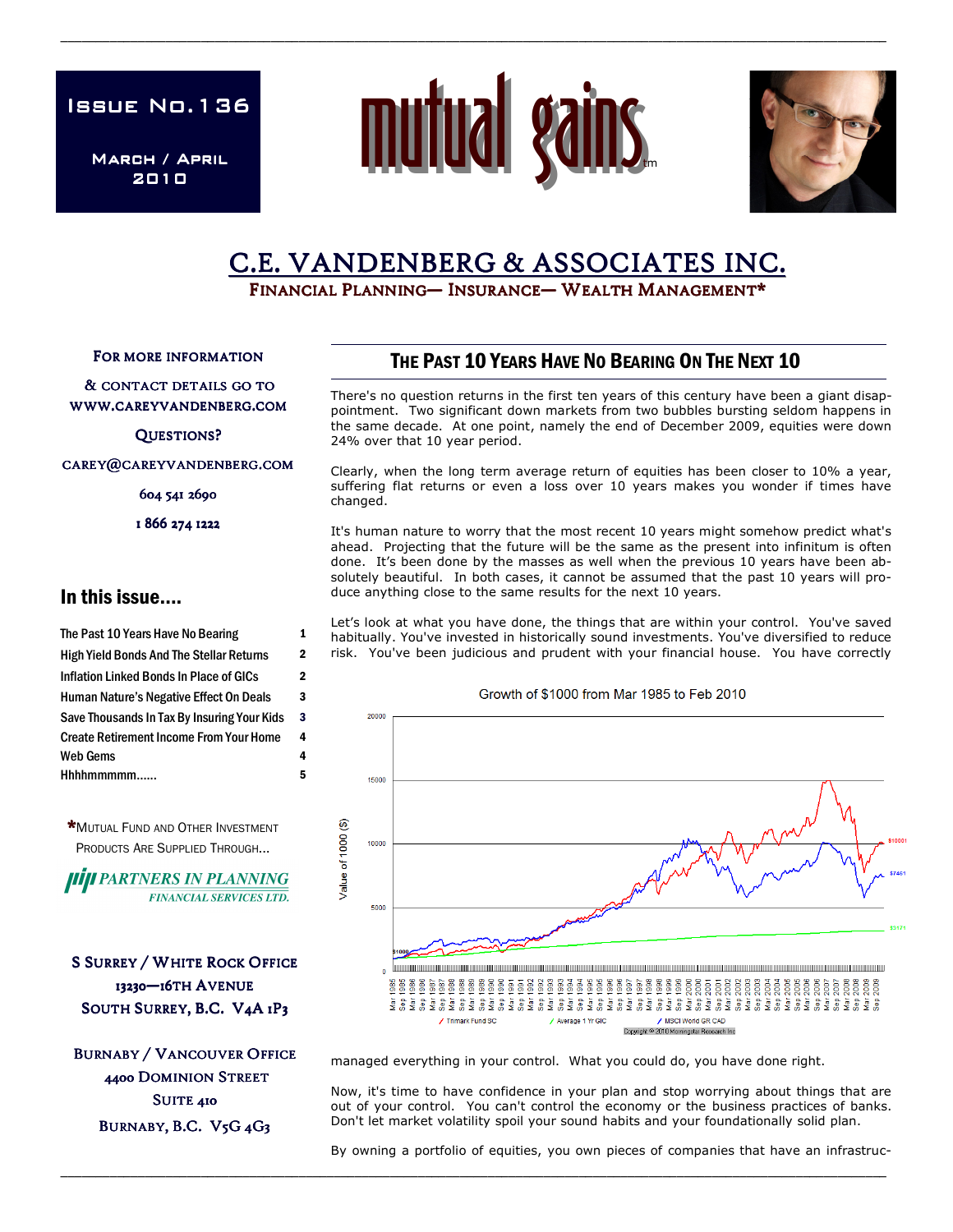#### Page 2

ture that would take a new company in its field, decades to replicate. These companies have significant amounts of money invested in their expanding businesses and reap profits as a result. Sometimes companies' profits are hit by unforeseen external events. But unless you think the end of the world is near, these companies' eventually will generate positive returns. Why? Because you and I and people around the world use the products and services these companies supply, in our everyday lives. The global population is growing and we will continue to need and use banks, gas, cars, electricity, food, clothes, pharmaceuticals, our computers, tv's, phones, alcoholic beverages, various entertainment etc. for years and years into the future.

\_\_\_\_\_\_\_\_\_\_\_\_\_\_\_\_\_\_\_\_\_\_\_\_\_\_\_\_\_\_\_\_\_\_\_\_\_\_\_\_\_\_\_\_\_\_\_\_\_\_\_\_\_\_\_\_\_\_\_\_\_\_\_\_\_\_\_\_\_\_\_\_\_\_\_\_\_\_\_\_\_\_\_\_\_\_\_\_\_\_\_\_\_\_\_\_\_\_\_\_\_\_\_\_\_\_\_\_\_\_\_\_\_\_\_\_\_\_

Here's a fact to consider: Even with the many bear markets investors have suffered, equities as a long term investment have been extremely lucrative. Real returns on equities, adjusted for inflation, have been an attractive 7% annually over the past 200 years. Had you invested \$10,000 in 1802 your investment in an equity portfolio would be worth \$4.8 billion in mid-2009. That's billion with a capital B.

That blows away just about every other asset class you can imagine. That same \$10,000 invested in U.S. T-Bills would have been worth just \$13.5 million in mid 2009 (that's million not billion). How about gold? Isn't gold a good investment? Your \$10,000 investment in 1802 would now be worth just \$26,000, adjusted for inflation.

Will stocks continue to deliver nearly 10% average annual returns? Maybe yes maybe no. Even so, equity investments will continue to be the best way for investors to protect their money from the ravages of inflation as they have proven to do for 200 years. If prices go up those companies you have invested in will go up too. It just won't be in a straight line. It's quite elementary really. Source: USA Today, Feb 2010 Morningstar Analytics, Feb 2010

### A LOOK BACK OVER THE PAST 12 MONTHS ON THE STELLAR RETURNS OF HIGH YIELD BONDS

Just 12 months ago corporate bonds were priced for an expectation that the economy was going to be worse than the 30's and with that more companies would go bankrupt than during the Great Depression. Because of that fear, many corporate bonds were selling for less than 50% of their maturity value. Since then, yes, default rates on bonds did increase as was expected during any economic contraction, but no where near the 30% that the market was fearful of.

To refresh your memory on how ridiculously cheap you could buy corporate bonds for, here are a few snippets from a piece I wrote last March in MUTUAL GAINS Issue #130…

"Assuming 30% of the companies held within a bond portfolio (where substantial work has been done in assessing credit / default risk for each of the corporate bonds held) are forced into bankruptcy (and there is 0% recovery on the bonds (100% write off and a scenario almost twice as bad as the Depression), an investor will earn a little over 4% per year over the next 4 years. Any scenario more positive than that will produce a higher return. With this kind of thoroughly analyzed default risk you can sleep and know your investment should be more than just okay."

"I am convinced the "intelligently bold" who uses the cash they hold, will benefit greatly."

This is exactly what happened for the clients of mine who invested in high yield bonds throughout 2009. The past 12 months (Source: Morningstar, to Feb 28th 2010) saw their investments increase in value (interest and capital gains) by 21.2 to 31.7%, all of which are still enjoying the ride.

So where are we now? The economy is improving and corporate balance sheets are improving. 3 months ago Moody's said that the peak in corporate bond default rates globally had passed at just 13% and that they were to decline sharply with the improving global economy. As of the end of March the global corporate bond default rates were down to 9.9%. The best is yet to come however. It is believed that the default rate could fall to just 2.8% by the end of 2010 and continue to fall in 2011. Despite all of that, banks are still not lending as freely as they used to. This equates to a continued great environment for investing in corporate bonds where you can currently get a very attractive interest rate AND potentially MORE capital gains on top of that.

PS. I invite you to review the articles I wrote why High Yield Bonds were expected to produce such excellent, low risk returns. You will find them in previous **IUTUAL GAINS** issues, namely  $\frac{\#129}{\#130}$ ,  $\frac{\#131}{\#132}$ ,  $\frac{\#133}{\#133}$  and  $\frac{\#134}{\#134}$  (or go to www.careyvandenberg.com/mutualgains.php )

### INFLATION LINKED BONDS— THE INFLATION PROTECTION ALTERNATIVE TO A GIC OR CSB

There are billions of dollars currently in bank deposits and various forms of government debt (bonds, T-bills, Canada Savings Bonds etc). As interest rates rise to offset rising inflation, these "investments" will lose purchasing power. With food, gas and other staple product prices going up because of inflation, you'll want your investments to keep pace. That's where Inflation Linked Bonds (ILBs) have a distinct advantage over that bond or bank deposit you may currently have money in.

ILB's are set up so that the principal amount you receive back at maturity is the inflation-adjusted equivalent of the principal amount originally invested. In other words, the principal amount will go up with the general rise in prices. That is the first part of the equation. The second part is the interest. This you will receive each year and it's based on the ever increasing principal amount.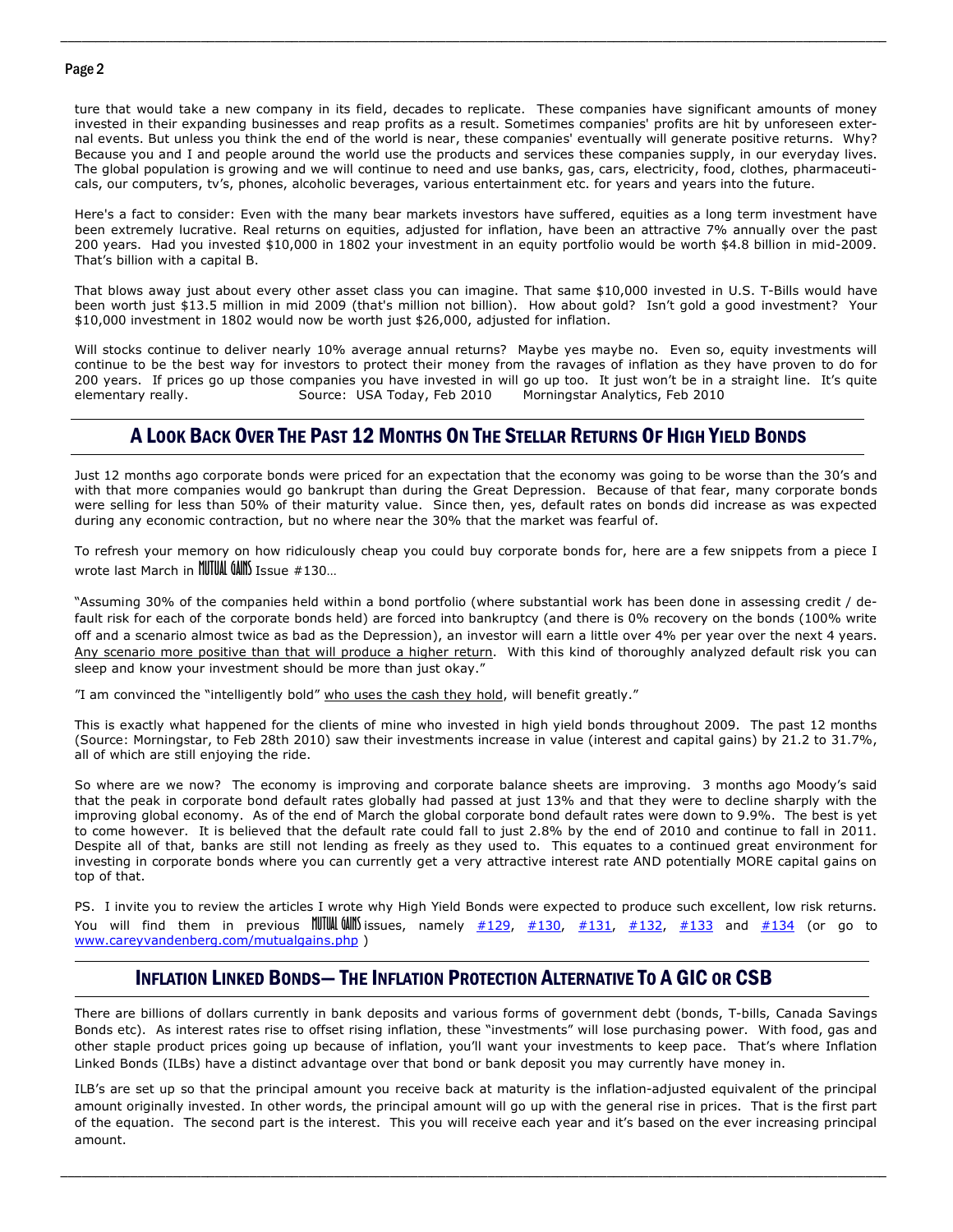#### Issue No.136 Page 3

Let's use an example of a \$100,000 principal amount and 4% interest on a ILB. Let's also assume your interest is paid annually to keep it simple.

\_\_\_\_\_\_\_\_\_\_\_\_\_\_\_\_\_\_\_\_\_\_\_\_\_\_\_\_\_\_\_\_\_\_\_\_\_\_\_\_\_\_\_\_\_\_\_\_\_\_\_\_\_\_\_\_\_\_\_\_\_\_\_\_\_\_\_\_\_\_\_\_\_\_\_\_\_\_\_\_\_\_\_\_\_\_\_\_\_\_\_\_\_\_\_\_\_\_\_\_\_\_\_\_\_\_\_\_\_\_\_\_\_\_\_\_\_\_

Here's the first part of the equation. If inflation over the next year is 2.5%, your principal amount is adjusted upward to \$102,500. That is what your investment is worth now, PLUS INTEREST. As long as inflation keeps rising, your principal amount will keep rising.

The second part is the interest you will receive, this being 4%. This interest rate will however be based on the inflation adjusted principal amount which after 1 year in our example is now \$102,500. The interest in dollar terms is has risen to \$4,100. By contrast, a regular bond, GIC or CSB would keep paying you the \$4000. If prices rise but your interest stays the same it becomes quite evident that you are actually losing purchasing power.

Because ILB's are continually adjusted for inflation and the interest goes up on a compound basis in relation to that, RRB's are a conservative hedge against what could prove to be a rising inflation environment in the years ahead. When you compare them to most other Bonds, CSB's and bank deposits, ILB's are superior in the long term.

### THE NEGATIVE EFFECT HUMAN NATURE HAS ON PURSUING THAT "GREAT DEAL"

Watch the news reporting on the long line ups at the border on a weekend and we can easily see people like deals. Those elusive deals so many strive to grab may actually be costing more than the deal seeker realizes or may really care to admit. Here are 5 reasons why you may be worse off in the quest to buy cheap:

- Most people assume unconsciously that buying things at a discount involves trading off quality for price. So, the less you pay for an item, the less you value it. The less you value it the less likely you are to take care of it. As a result, cheaper things, even if they are of high quality, will often wear out and break more quickly because we don't value them as highly. When that happens we justify it by a dismissing, "No worries. It was cheap".
- You travel a great distance to get to a store touting highly discounted prices. Visiting the retail outlet however demands an investment in time and gas. You justify the extra time and effort you spent on getting there by buying more than you normally would if it was closer to home.
- You buy an item because it has a money-off rebate, adjusting the price in your mind, even though there is a good chance you won't go through the trouble of trying to collect the rebate. Companies know this oh so well. Only 5 – 10% of people entitled to a rebate actually jump through the hoops to collect them. Also, the longer you're given to redeem a rebate, the less likely you are to do so.
- You can't resist buying items with rebates that refund the total cost of the purchase, even though you know deep down nothing is really free. Getting a free cell phone means you're locked into a rate plan for a few years. Even free servings of food can be cost you. Research shows samplers are very likely to buy the product they are sampling.
- We often convince ourselves that cheap goods are made to the same standards as expensive goods. But as big retailers demand ever lower prices, manufacturers have no choice but to cut corners and move their operations to lowwage countries that are notorious for substandard quality.

Source: CHEAP—The High Cost of Discount Culture, Ellen Ruppel Shell

### INSURING YOUR KIDS CAN SAVE YOU THOUSANDS IN TAX

I am not an advocate of buying life insurance on ones children's lives. Sure the premiums are cheaper the younger the age of the life insured however life insurance is, in most cases, used to manage the big risks of an unexpected event and its financial repercussions.

That is, as I said, in "most cases". There are however significant tax benefits to buying life insurance on the life of your children (or grandchildren), namely the "cascading life insurance" variety.

Life insurance has characteristics that make it unlike any other financial tool at your disposal. The 2 key features are; a) life insurance proceeds are paid out tax-free when the insured person dies and b) you can accumulate investments inside a life insurance policy on a tax-sheltered basis, similar to your registered retirement savings plan (or a TFSA). Upon your life's expiration, both the face value or insured amount and accumulating fund inside the policy are paid out tax-free to your heirs.

The "cascading" ability is in subsection 148(8) of the Canadian Income Tax Act. This "law" allows you to transfer ownership of a life insurance policy to any of your children (natural, adopted, grandchild, step-child, or a son or daughter-in-law.), TAX FREE. That child must be the life names as the insured under the policy.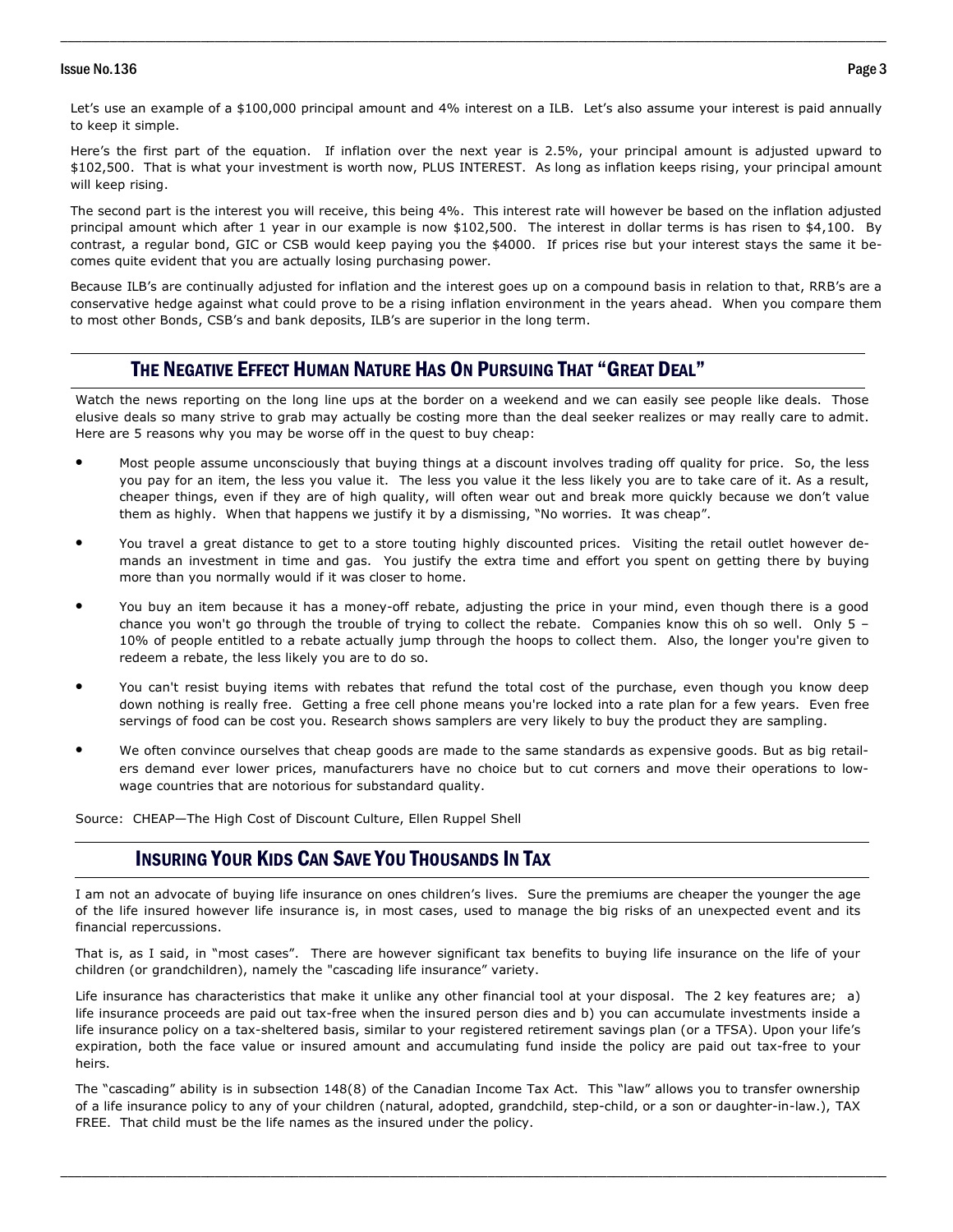#### Issue No.136 Page 4

This idea makes sense when you have money you don't plan on spending in your lifetime and you want to transfer those assets to the next generation completely free of tax and probate. This can be continued for generations allowing it to "cascade" tax free.

\_\_\_\_\_\_\_\_\_\_\_\_\_\_\_\_\_\_\_\_\_\_\_\_\_\_\_\_\_\_\_\_\_\_\_\_\_\_\_\_\_\_\_\_\_\_\_\_\_\_\_\_\_\_\_\_\_\_\_\_\_\_\_\_\_\_\_\_\_\_\_\_\_\_\_\_\_\_\_\_\_\_\_\_\_\_\_\_\_\_\_\_\_\_\_\_\_\_\_\_\_\_\_\_\_\_\_\_\_\_\_\_\_\_\_\_\_\_

Here is an example which starts with Ron who is 68. He has \$100,000 which he won't need for retirement income. Ron however absolutely hates continually paying tax on the interest, dividends and capital gains his money triggers. Probate fees is also something that Ron wants to avoid. These "fees" (it's definitely another tax) would normally be triggered when the assets are transferred to his 39 year old daughter Jennifer and ultimately to his 5 year old granddaughter Ashley.

Ron secures a permanent life insurance policy and deposits the \$100,000 in \$20,000 increments annually over a 5 year time frame. Ron is the owner of the policy, but he named Jennifer as the contingent owner. The life insured on the policy is his daughter Jennifer's life, and Ashley, his granddaughter, is the beneficiary of the policy.

When Ron dies, Jennifer will become the owner of the policy and thus will own the investments inside the policy. It will have passed to Jennifer free of tax and Ron's estate wouldn't have paid any probate fees. She can choose to use the investments for her own purposes or she can have the whole policy eventually go to Ashley. To do that she would put Ashley as the contingent owner on the policy.

To ensure the tax free transfer of the policy at the time of death 2 things must be in place. One is naming a child as contingent owner on the policy, and another (or the same child) as the life that is insured. Second, the child who will be receiving the proceeds must not be paying anything to receive it.

 time; eliminate current taxes in your hands on the money deposited into the policy; eliminate taxes and probate fees upon The "Cascading" strategy can allow you to: Transfer assets to the next generation without giving up control during your lifedeath on those assets; and provide you with access to the funds in the policy if needed.

#### HOME OWNERSHIP MAY NOT BE THE BEST THING FOR A RETIREE NEEDING INCOME

The first option many people looked at in years past has been the Reverse Mortgage. These have been advertised on T.V. and on the surface look quite enticing. I however am not a big fan of them. The borrowing costs you are charged are much higher than regular mortgages. Also, the interest costs compound so the longer you have a reverse mortgage the more likely it is you will eat all of your home equity. That's an expensive price to pay for some extra income. There are however, other options.

Most people would agree that over the long term owning a home can form a "foundation" in retirement planning. It acts as a forced savings plan and the gains are tax free. That may be good for someone building their equity by saving and investing however, when needs change to one of producing retirement income, the house is a good place to look for creating that income. Retirees don't need or necessarily want more equity. Most often, they want more income.

Suppose a client couple aged 65 sells a \$600,000 house, whose ongoing costs (property taxes and utilities but excluding major repairs) are \$8,000 per year. They find a condo or townhome to rent for \$1,800 per month (\$21,600). A 5% minimum guaranteed return on the \$600,000 would generate \$30,000 of income (\$24,000 after tax). With no ongoing home ownership costs a retiree now has an extra \$10,400 of income every year.

That advantage doesn't stay there forever as rent will rise over time although so will those . Assuming 3% inflation (which would make that \$8,000 of ongoing homeownership costs go up) it would take 17 years before your extra income advantage is even should you have stayed in your own home. In other words, it wouldn't be until you were 82 that your income would be the same (adjusted for inflation) as if you didn't sell your house today. That is 17 years of having more income than you would have if you did nothing.

Of course, there are lifestyle issues that one can't put a price on. Some like tinkering on their homes. That would leave your more time to do other things however that may be a negative for you. There may be extra space in your owned home which you may not have with a rented home. Neighbours you would have to leave behind if you sold your house. A rented home means a landlord and maybe a strata council that says what you can and cannot do. However, in renting you may find yourself in neighbourhood that has more of a community feel than in your current home. There are a lot of things to way out however, if extra income is desired or needed then that decision might be easy for you.

#### WEB GEMS

AMAZON— I have used ebay.com a lot for smaller household things like batteries, shaver parts, various electronic cables, parts to repair an ipod and even a pump and filter for our pond in the backyard. I've fairly recently discovered that www.amazon.com is not just for buying books. It's an amazing resource for sourcing hard to find larger items. Earlier in the winter I finally threw out my 28 year old snow boots. I wanted to find an equally good pair of boots and as my wife Cheryl will attest, when I want something I usually have a clear picture in my head of what I am looking for and won't settle for anything far from my picture. I finally found my picture, a pair of Helly Hansen snow boots, for a very reasonable price with free shipping.